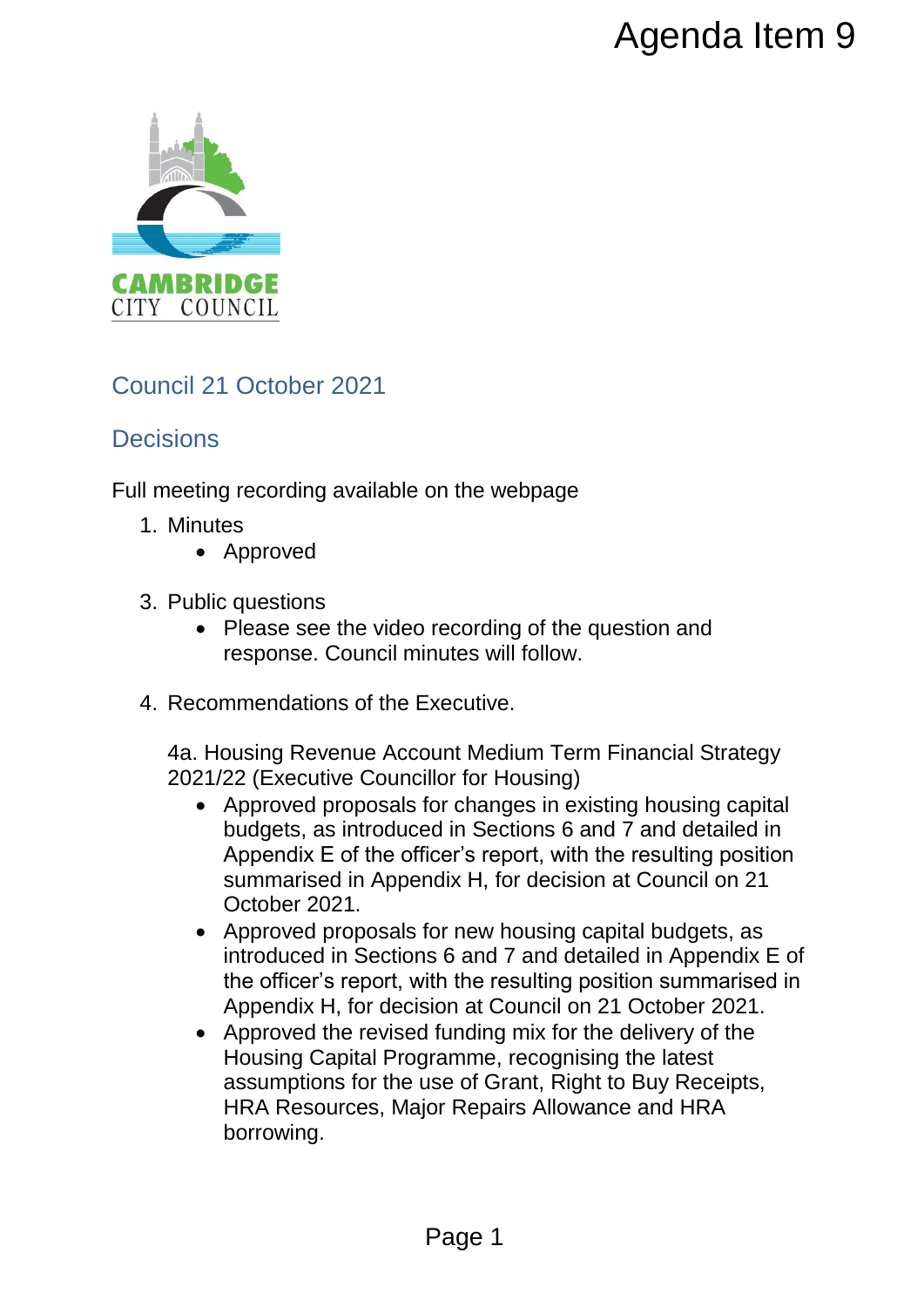4b. Treasury Management Half Yearly Update Report 2021/22 (Executive Councillor for Finance and Resources)

- Approved the Council's estimated Prudential and Treasury Indicators 2021/22 to 2024/25 (Appendix A of the officer's report).
- Approved that the counterparty limit for building societies with assets over £100bn be increased by £10m to £30m (Appendix B of the officer's report).
- Approved the changes to the Cambridge Investment Partnership loans in the counterparty list, to bring these into line with the approved expenditure per the approved capital plan (Appendix B of the officer's report).

4c. General Fund Medium Term Financial Strategy (MTFS) October 2021 (Executive Councillor for Finance and Resources)

- Agreed the budget strategy and timetable as outlined in Section 1 [pages 5 to 7 refer] of the MTFS document.
- Agreed the incorporation of changed assumptions and specific, identifiable pressures, as presented in Sections 3 and 4 respectively [pages 19 to 30 of the MTFS document refer]. This provides an indication of the net savings requirement, by year for the next five years, and revised projections for General Fund (GF) revenue and funding as shown in Section 6 [page 36 refers] and reserves [Section 7 pages 37 to 41 refer] of the MTFS document.
- Agreed the revenue budget proposals as set out in Section 4 [pages 19 and 20 of the MTFS document refer].

| <b>Description</b>                                                                                   | 2021/22<br>£000 | 2022/23<br>£000 | 2023/24<br>£000 | 2024/25<br>£000 | 2025/26<br>£000 |
|------------------------------------------------------------------------------------------------------|-----------------|-----------------|-----------------|-----------------|-----------------|
| communications<br>Additional<br>posts and digital consultation<br>platform (license fee) - recurring | 45              | 125             | 125             | 125             | 125             |
| Additional<br>of<br>costs<br>redevelopment of commercial<br>units at Colville Road Phase 3           |                 | 120             | 120             |                 |                 |
| Set up costs of a new housing<br>Registered<br>and<br>company<br>Provider                            | 73              |                 |                 |                 |                 |
| Feasibility<br>study<br>expand<br>to<br>Housing<br>Cambridge<br>City<br>Company                      | 70              |                 |                 |                 |                 |
| Total                                                                                                | 188             | 245             | 125             | 125             | 125             |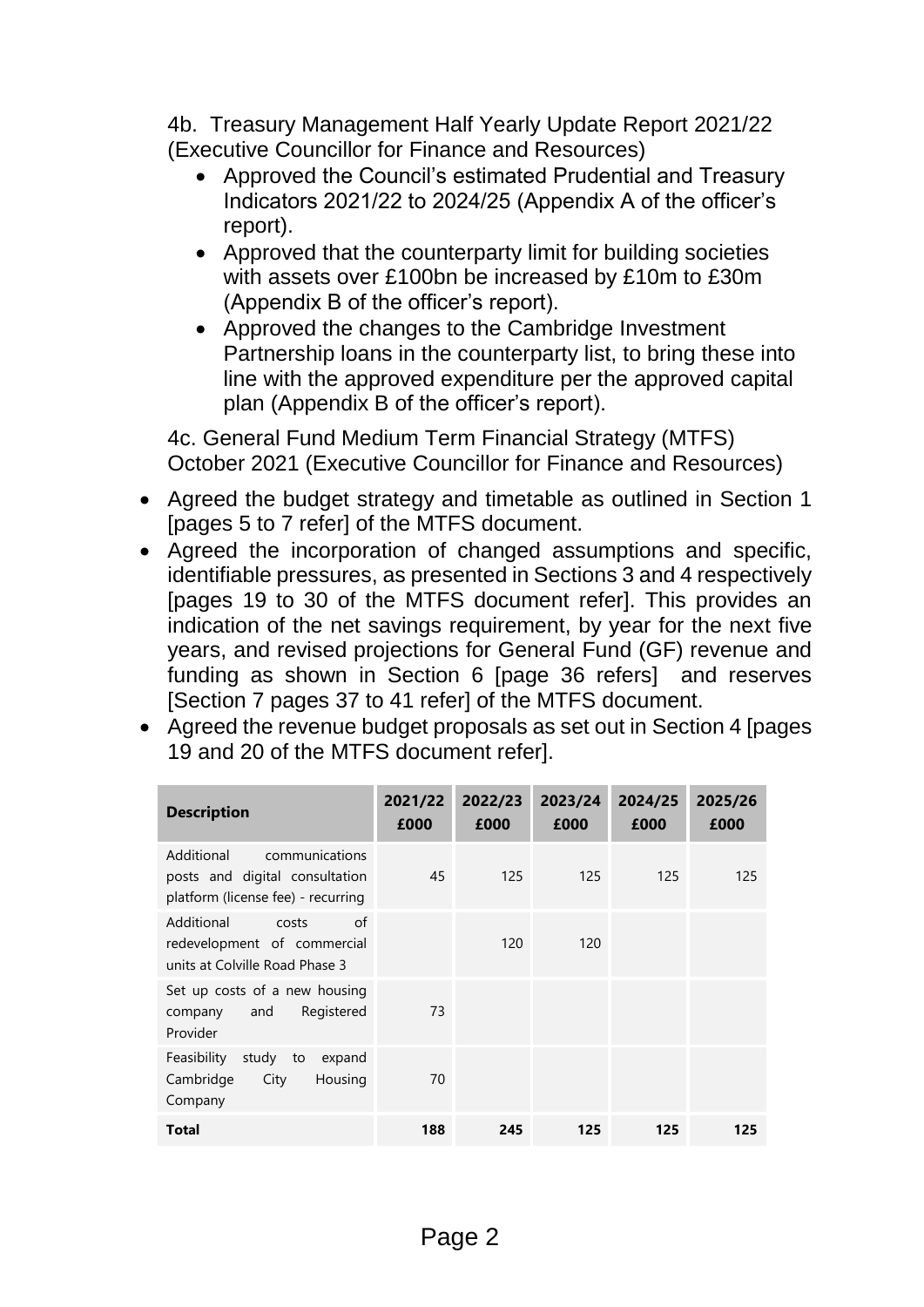- Noted the changes to the capital plan and funding as set out in Section 5 [pages 31 to 35 refer] and Appendix A [pages 49 to 52] of the MTFS document.
- Agreed changes to the budget for the Meadows Community Hub and Buchan Street retail outlet scheme as set out below.

| Ref.  | Description /<br>£'000s                                                               | 2021/22 | 2022/23 | 2023/24 | 2024/25                  | 2025/26                  | 2026/27                  | <b>Total</b> |
|-------|---------------------------------------------------------------------------------------|---------|---------|---------|--------------------------|--------------------------|--------------------------|--------------|
|       | <b>Proposals</b>                                                                      |         |         |         |                          |                          |                          |              |
| SC694 | <b>Meadows</b><br>Community Hub<br><b>Buchan</b><br>and<br>retail<br>Street<br>outlet | (1,224) | 2,551   | 158     | $\overline{\phantom{a}}$ | $\overline{\phantom{a}}$ | $\overline{\phantom{a}}$ | 1,485        |
|       | <b>Total proposals</b>                                                                | (1,224) | 2,551   | 158     | $\bf{0}$                 | $\mathbf 0$              | 0                        | 1,485        |

- Agreed the replacement of third-party contributions of £210k for the community extension to Cherry Hinton library with council funding.
- Agreed the following in relation to the depot relocation programme, included in Appendix F of the MTFS Version 2.0 (for Council on 21 October 2021):
	- Approved capital funding of £10m for the depot relocation
	- Removed the Lion Yard shopping centre investment scheme from the capital plan, reallocating the funding from that scheme to the depot relocation programme
	- Allocated £1m of funding from the General Fund (GF) Development Reserve to the depot relocation programme
	- Allocated an additional £3m of capital receipts or borrowing to fund the balance of the scheme
	- That the capital plan and funding as set out in Section 5 [pages 31 to 35 refer] and Appendix A [pages 49 to 52] should be updated to reflect the changes arising from approval of the depot relocation programme
- Agreed the transfer of £3.1m and £0.8m of GF reserves into earmarked reserves to support the delivery of the Our Cambridge transformation and recovery programme and to provide a contingency fund for the programme [page 41 of the MTFS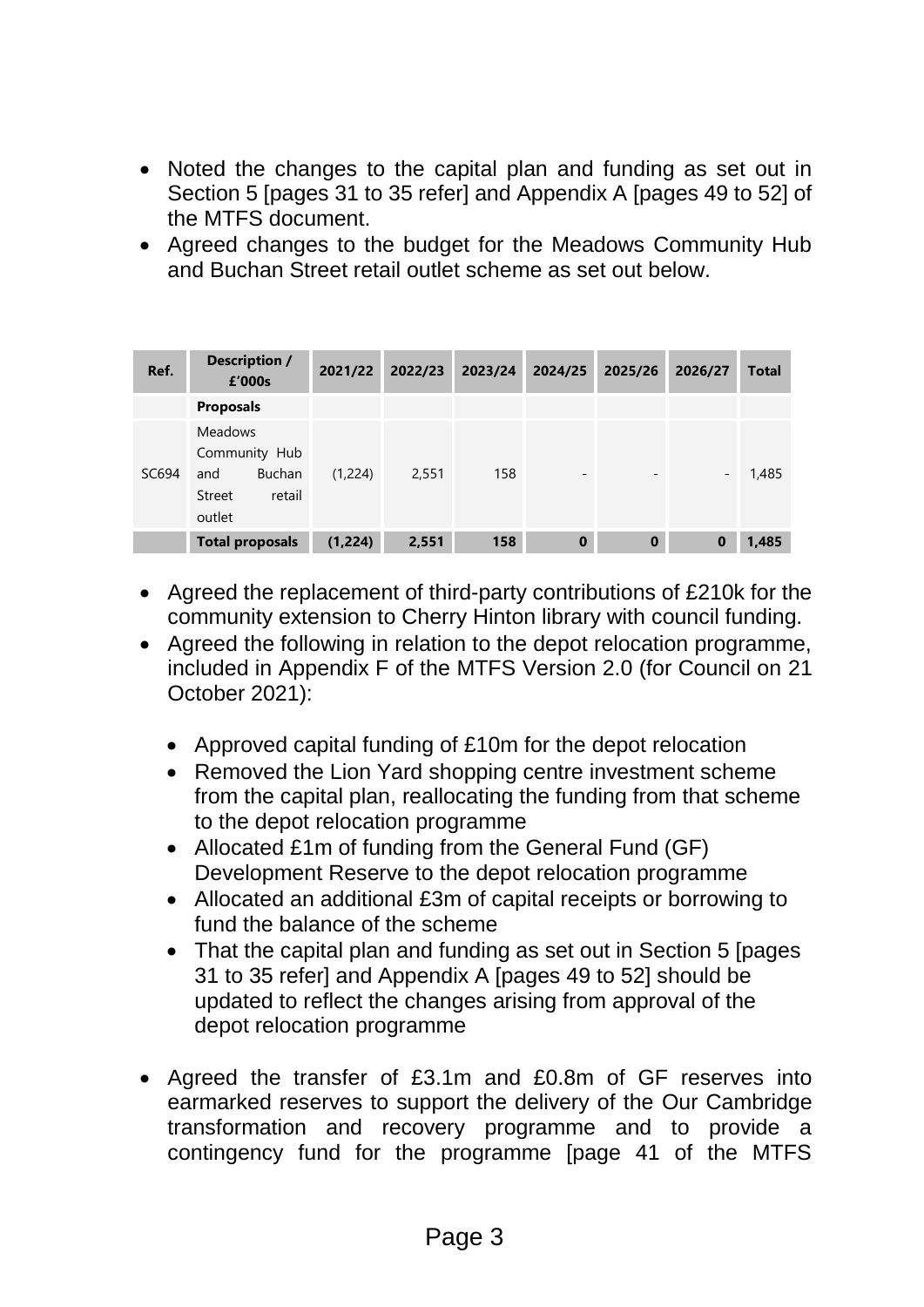document refers]. Furthermore, to agree authorisation to draw down funding from these reserves to be as described.

 Agreed changes to GF reserve levels, the prudent minimum balance being set at £6.64m and the target level at £7.98m as detailed in Section 7 [page 39 of the MTFS document refers] and Appendix B [pages 53 and 54 of the MTFS document refer].

4d. Council Appointments to the Conservators of the River Cam (Executive Councillor Open Spaces, Sustainable Food and Community Wellbeing)

- i. Approved nominations of three City Councillor appointments (two Labour and one Liberal Democrat appointment) to the Conservators of the River Cam commencing 1 January 2022:
	- Katie Thornburrow
	- Mike Sargeant
	- Alan Cox
- 5. Oral Questions
	- Please see the video recording of the question and response. Council minutes will follow.

#### 6.Motions

#### **6a: Single use plastic-free events at the City Council**

Agreed the following:

Council notes:

- The acceptance in May 2018 at council of a Plastics motion, which asked that caterers for City commissioned events approach these in as sustainable way as possible;
- That this motion did not commit the Council to removal of single use plastics by a specific date;
- The increasing urgency of the climate emergency, and the documented and evidenced detrimental effects of single use plastics on our oceans, waterways and beaches;
- That the government consultation on the introduction of a ban on single use plastics is unlikely to be become law until at least 2023;
- That events put on by the city council, and those on City Council land, are not yet required to be single use plastic-free, or to provide clearly marked on site recycling facilities, or to offer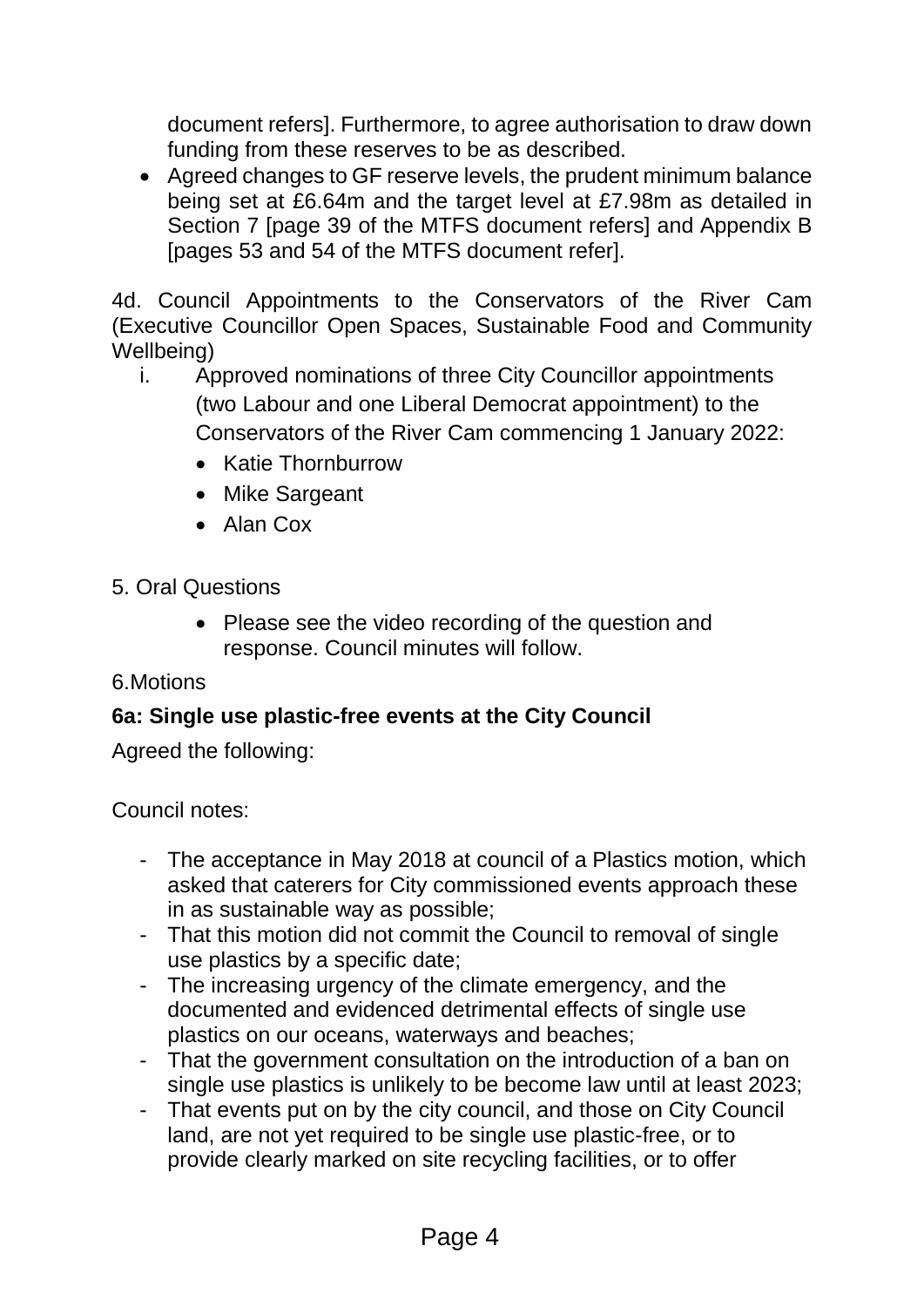incentives for members of the public to bring their own cups and glasses (as is common in most cafes now).

Council requests the Executive Councillor commits to:

- Introducing new contractual terms to ensure that organisers for any future events taking place on City Council land, must now:
- Cease the use of any single use plastic on site and provide evidence of this when planning or applying for the event, as well as displaying signage at events to inform the public of this;
- Encourage the use of compostable materials and if used, ensure that separate recycling is provided for these with clear signage;
- Ensure that any events using litter pickers and collections either separate rubbish on site using clearly marked bins, or have arrangements in place that can be provided as part of the application for the event to ensure that this is done off site;
- Install appropriate signage at the event to ensure that members of the public are aware of the different bins and to assist them in putting the correct rubbish in the right bins;
- Ensure that all stalls at least encourage but preferably incentivise the use of reusable or recyclable (or both) cups for beverages and other cutlery and crockery, for example by advertising discounts for these, as is already very common in cafes across the city;

Council also commits to:

- Promoting the urgent need to remove single use plastic from all day to day use in businesses and events around the city.
- Instruct Officers to monitor and advise on best practice that is currently being developed by the Government, the Local Government Association and representatives from across the festival sector in relation to their commitment for 2023 to have standardised environmental objectives that local authorities must adopt when licensing festivals.

#### **6b: Waste Electronic & Electrical Equipment Recycling For Everyone**

Agreed the following:

Cambridge City Council notes:

 Waste electrical and electronic equipment (WEEE) is the fastest growing waste stream on the planet.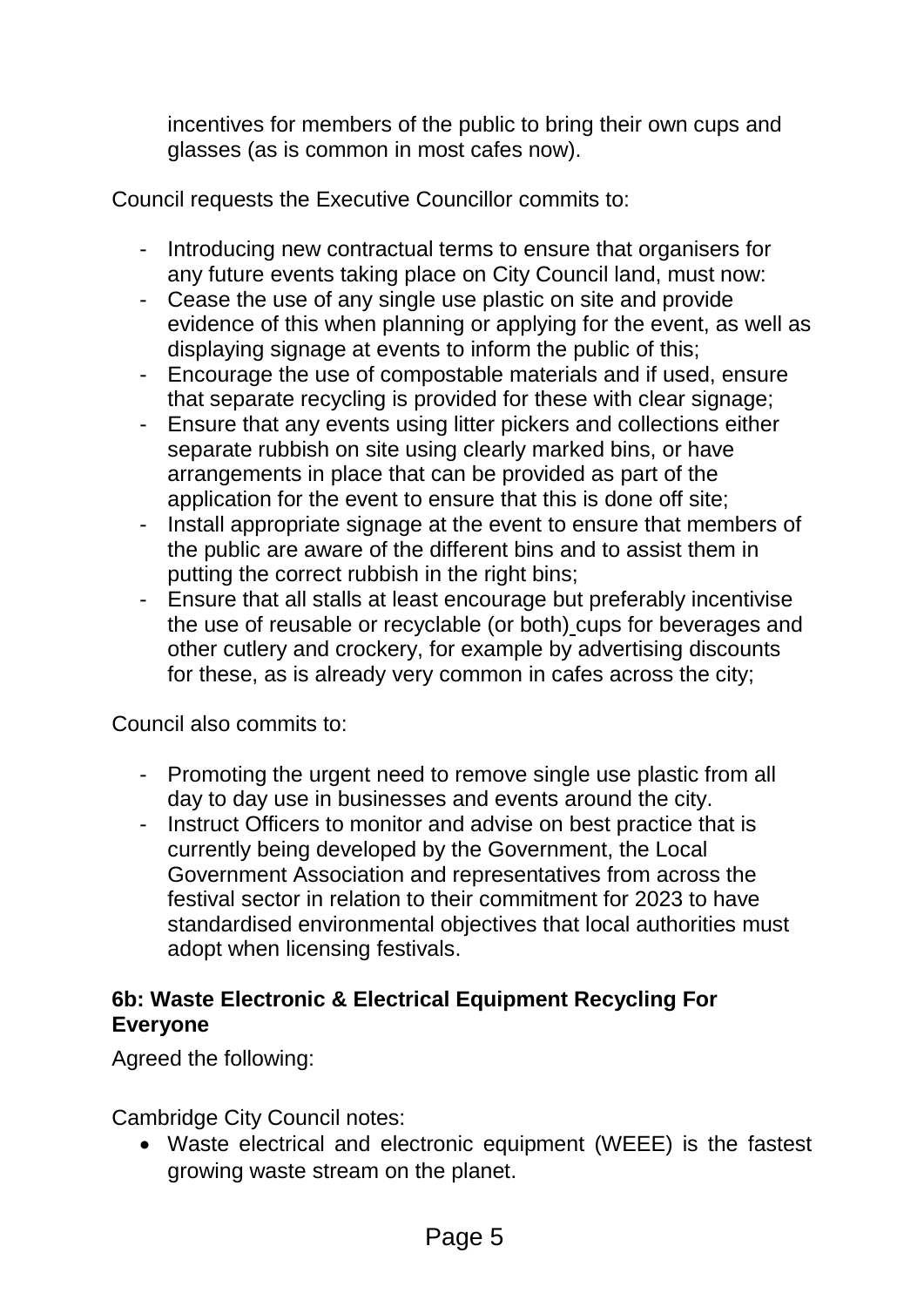- WEEE contains a high volume of critical raw materials (CRMs), which are vital components of many 'green' technologies.
- Research in 2019 showing that:
	- o 51% of UK households had at least one unused electronic device;
	- $\circ$  45% had up to 5 unused devices;
	- o 82% of these households had no plans to recycle or sell their devices.
- The City Council currently operates six recycling banks for small electricals, all of which are at four sites in Trumpington ward.
- The Greater Cambridge Shared Waste Service are seeking additional funding that is now available from an electrical compliance scheme, as part of the producer responsibility regulation, to expand the number of banks within the City and introduce collections in South Cambridgeshire where there are currently no WEEE banks.
- Greater Cambridge Shared waste service has recently drawn up plans to expand the number of WEEE banks it provides from 6 to 14.
- Locations have been chosen so that residents can also use other banks at these sites to recycle textiles, bulbs, and batteries at the same time, ensuring that the best service is available and the environmental impact of travelling to recycle items is kept to a minimum.

Cambridge City Council believes:

- The climate crisis requires that we establish a circular economy and ensure the efficient use of CRMs.
- That all households in Cambridge should be able to easily recycle electronic devices.

Therefore, Cambridge City Council requests that the Executive Councillor:

- Introduce a network of eight additional permanent WEEE banks at existing (and new) recycling points across Cambridge City and South Cambridgeshire in 2022. Using external grant funding to provide the estimated £56,683 cost of the project.
- Promotes WEEE recycling in the next appropriate Cambridge Matters, on the City Council website, with leaflets, stalls at events and new vehicle livery.
- Ensures that the emerging Household Waste and Recycling Policy includes ambitious targets to maximise recycling of CRMs.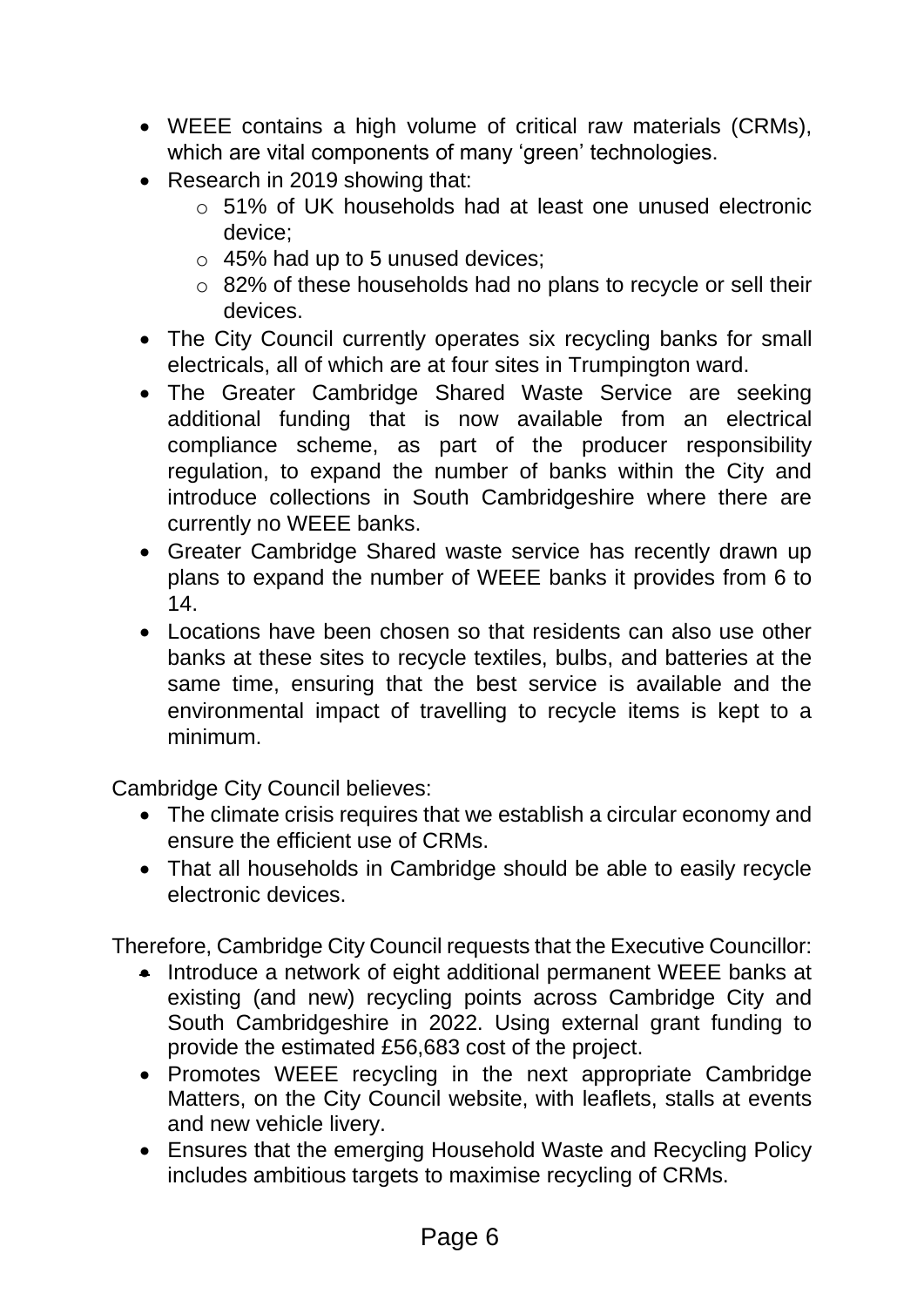## **6c: Tackling Anti-Social Driving**

Agreed the following:

Council notes:

- The number of complaints made by residents about the disturbance and danger caused to neighbourhoods by loud and speeding vehicles using the roads as race tracks.
- That residential areas in Cambridge can suffer heavily from the noise caused by some modified cars, motorbikes and scooters.
- That some drivers of all types of motorised vehicles frequently break the speed limit and drive unsafely through residential areas.
- That anti-social driving has a negative impact on the environment, personal safety and people's wellbeing, and potentially discourages active travel.
- That noise detection cameras have recently been installed in central London to detect engines revving at over 80 decibels and use video footage to record the offenders.
- That the issue of dangerous or antisocial driving is police-led, and that we should continue as a council to share any information we have with them.
- The current discussions at Area Committees around antisocial driving that is often taken up as police priorities for those areas.
- That, at a recent Community Safety Partnership meeting, it was reported that the police will make road safety a priority and will take action on anti-social driving, moped use and speeding.
- The establishment of the new road safety partnership, Vision Zero, which incorporates the international Safe System policy approach for Cambridgeshire and Peterborough.

Council calls on the Executive Councillor for Open Spaces, Sustainable Food and Community Wellbeing:

 Request the Community Safety Partnership to feed the concerns of residents and Councillors over anti-social driving, including interest in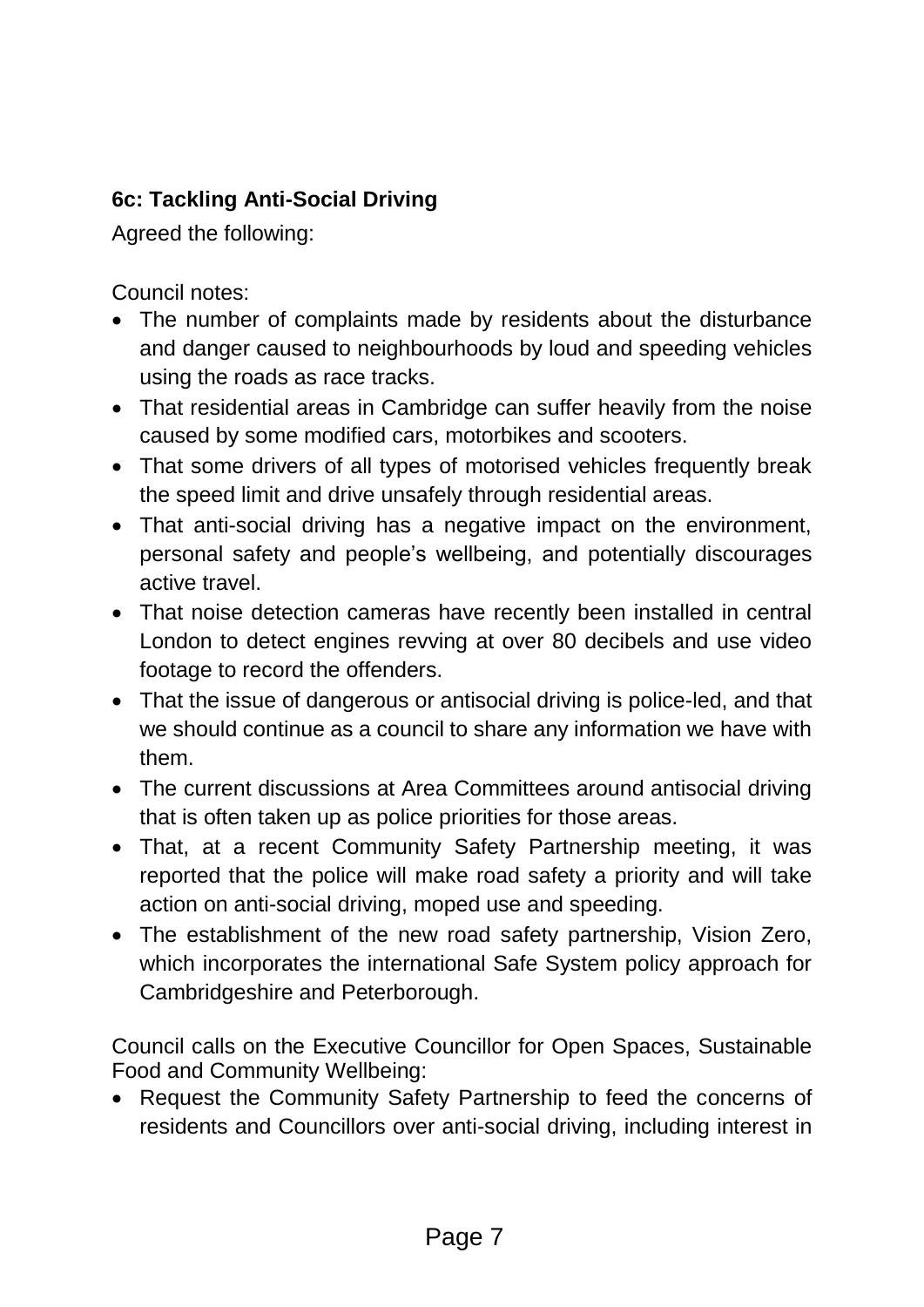the noise detection cameras being used in London, into the Vision Zero Partnership and to work with that partnership to address the issues

To report back to council on the work of the Vision Zero Partnership.

#### **6d: Carbon taxes and Joint Local and National Climate Emergency Fund**

Agreed the following:

This Council calls upon the Chancellor of the Exchequer Rishi Sunak MP to review the IFS Report "Carbon taxes and the road to net zero " and to enact legislation to ensure that all taxes (including VAT) are progressive and are used to support a just transition to a green economy, including being allocated to a new joint Local and National Climate Emergency Fund which would be utilised to support councils in implementing a National Retrofit Strategy. We also ask our Chancellor to ensure that any new carbon pricing is used as a tax on fossil fuels as they are produced and that revenues should also be used to increase the flow of finance to developing countries to help them mitigate greenhouse gas emissions and adapt to climate change impacts, as promised under the United Nations Framework Convention on Climate Change, thereby ensuring a just transition for all.

#### **6e: Fuel Poverty and Climate Change**

Agreed the following:

This Council resolves to:

This council believes that a socially just and carbon-neutral recovery from the pandemic is not only possible but imperative if we are to meet the vision set out in our Climate Change Strategy 2021. However, up to now much of national Government's proposed actions are little more than rhetoric. We really need to turn rhetoric into action.

Melting ice caps and forest fires can often seem like someone else's crisis when many are taking effect so far from our homes. But crises closer to home affecting thousands of local families cannot be separated from those further afield.

Across the UK there are more than 24 million homes leaking heat, not just wasting the Earth's precious resources and creating greenhouse gas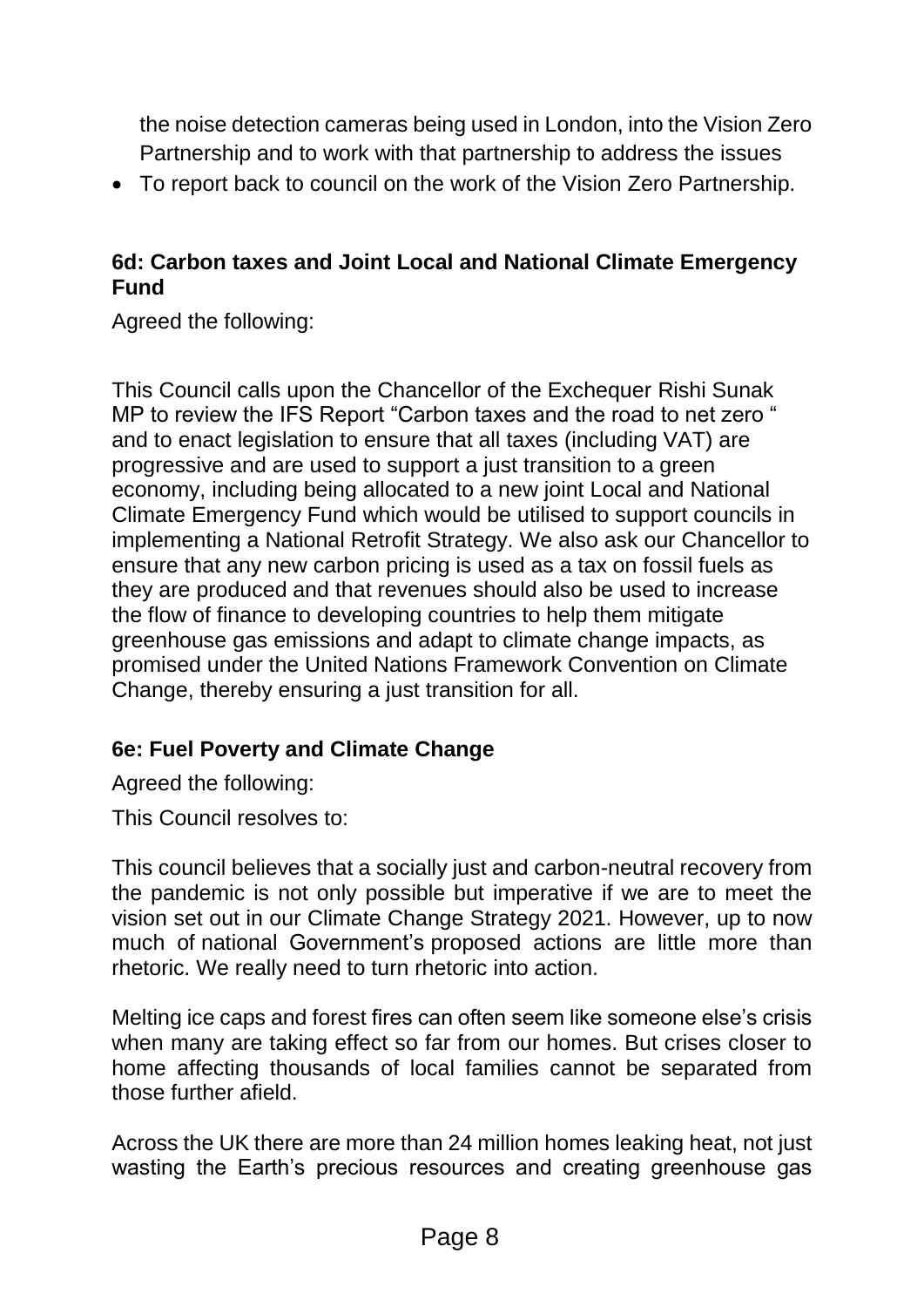emissions but also leaving many residents in cold, damp homes and in fuel poverty. There is no route to decarbonising the economy without retrofitting these homes. Doing so would not only help to protect our planet, improve housing and lead to cheaper energy bills but it would also create hundreds of thousands of good quality jobs across the whole country.

This council notes that;

- The highest temperature ever recorded in the UK was here in Cambridge, in July 2019 and we know that we are already facing a serious water shortage.
- Cambridge has approximately 51,240 homes which need to be retrofitted.
- It is estimated that the average investment needed to fully decarbonise each home in the UK is a minimum of £50k.
- Therefore, to decarbonise all homes in Cambridge would cost an estimated £2.562 billion.
- To retrofit all homes in Cambridge by this council's own Net Zero Carbon vision of 2030 would require 6,405 homes being completed each year.
- To retrofit all homes in Cambridge by the government's Net Zero Carbon target of 2050 would require 1,830 homes being completed each year.
- We have commissioned two high-level retrofit studies to identify what energy efficiency and renewable energy measures would need to be installed for different property archetypes in Cambridge to reach net zero carbon emissions and to provide more accurate costings for retrofitting both council and private homes.
- Over the period of the Council's previous climate change strategies, we have invested £4.3 million in energy efficiency improvements to Council homes, focussing on bringing the lowest rated properties up to an EPC rating of C.
- From 2020/21 to 2022/23, we have committed to investing a further £2.5 million to improve the energy efficiency of some of the remaining Council homes with EPC ratings of D to G, with the aim of bringing these up to a C rating or above where feasible.
- In February 2021 the Council was successful in its consortium bid with other Cambridgeshire local authorities to the Government's Green Homes Grant Local Authority Delivery (LAD) scheme and was awarded just over £2m to retrofit social and private housing.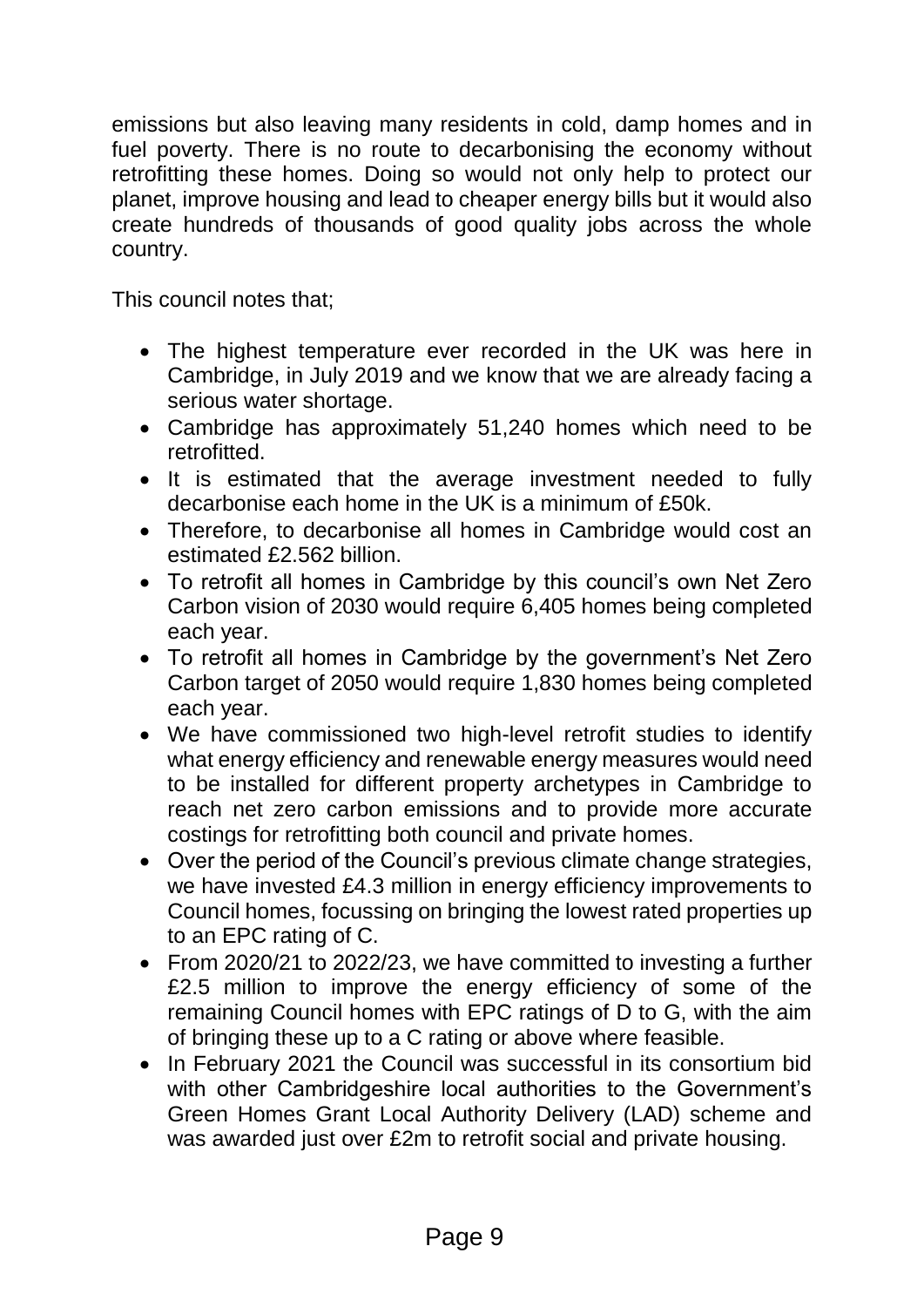- As part of a Cambridgeshire local authority consortium, the council has recently submitted a further £5.5m bid into the Sustainable Warmth Scheme, which is scheduled to be implemented between January 2022 and March 2023 if successful.
- The latest fuel poverty data for 2019 states 14.9% of Cambridge residents are experiencing fuel poverty. Energy efficiency also helps to reduce the impact of increasing energy prices and volatile energy markets.
- Cambridge City Council is currently working with PECT with the Warm Homes scheme to provide support to those experiencing fuel poverty.
- The Minimum Energy Efficiency Standards (MEES) regulation for the private rented sector restricts poor energy performing properties being available to rent. Cambridge City Council is implementing this regulation to improve the energy efficiency of the Cambridge rental sector.
- We have established a working group to plan how we will retrofit our own council housing stock and how best we can support private homeowners and landlords to retrofit theirs.
- Our project for Building Control to give homeowners energy saving advice using thermal imaging will launch at the end of this year.

The Great Homes Upgrade calls on the government to offer long term support to local authorities so we can help improve our residents' lives and homes, create thousands of high-quality jobs and decarbonise our housing stock in the face of climate change.

This council commits to;

- Join the "Great Homes Upgrade" campaign and for the leader to write to the Chancellor of the Exchequer and Sec of State DLUHC asking for an additional £11.7bn for retrofitting over the next three years as part of the government's spending review in 2021.
- The leader will write to Michael Gove MP asking him to work to end fuel poverty, create new green jobs and achieve the UK's emission targets by adopting the National retrofit strategy set out in the Construction Leadership Council consultative document and in particular to fund the retrofitting of all council homes and housing association homes by 2025.
- Widen the scope of our working group to include working with housing associations, private landlords and owner occupiers to help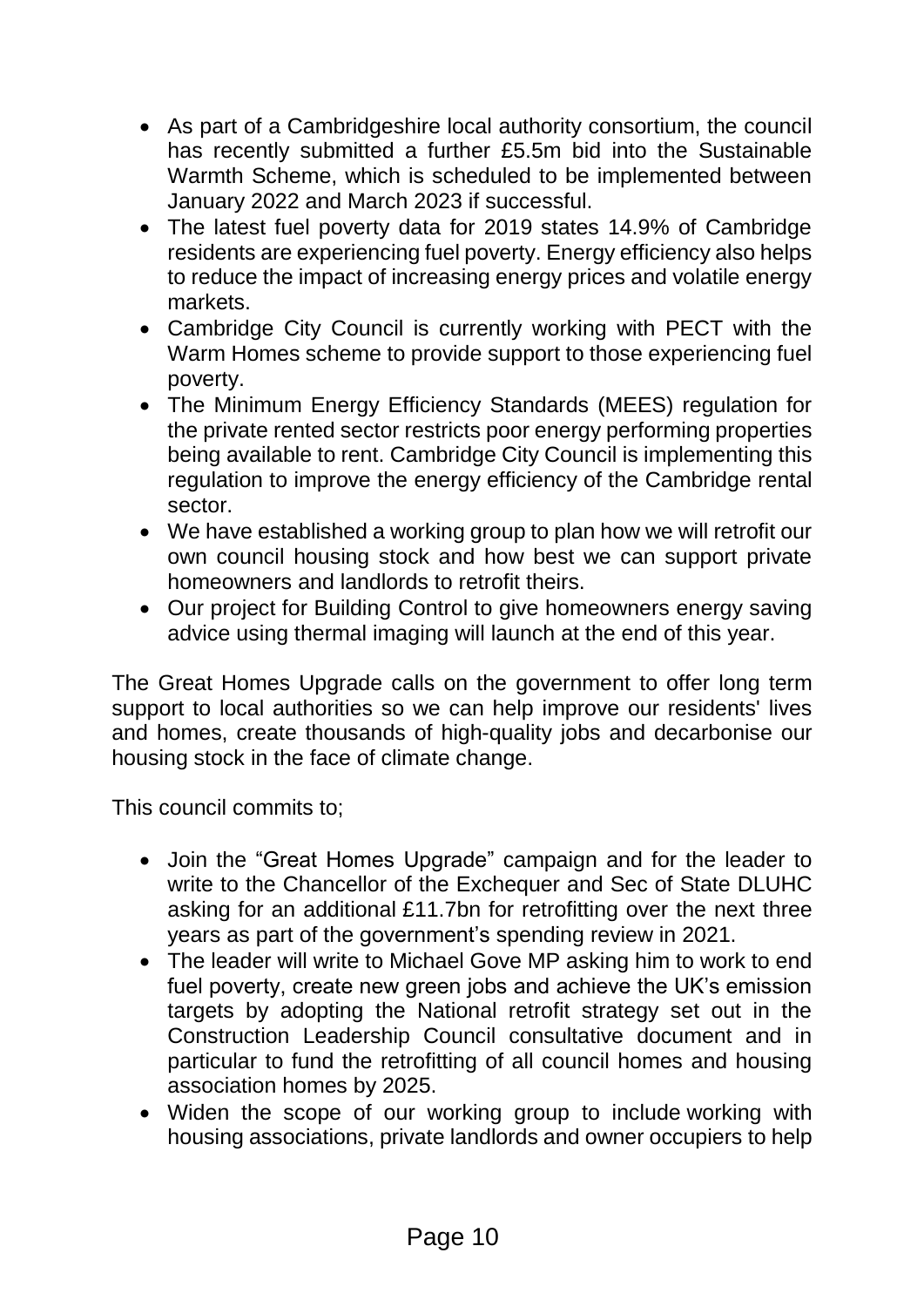access investment and to build the skills and expertise necessary to reach our Climate Change Strategy aspirations.

- Work with local partners, including the Cambridgeshire & Peterborough Combined Authority (who lead on skills strategy), the Greater Cambridge Partnership, local councils, businesses and education providers to create the skilled workforce that we need.
- Share best practice and stories of retrofit success with the campaign.
- Write to neighbouring Local Authorities asking them to join the campaign.
- Sign and circulate the Great Homes Upgrade petition.

Background notes on the motions

- 1. Councillors will be well aware that the UK is legally committed to achieving net zero emissions by 2050 and of our own council's ambitions of achieving that goal by 2030.
- 2. The Institute for Fiscal Studies ("IFS") have published two reports in October 2021 that address how this plan might be funded.
- 3. IFS reports that most UK councils will require substantial additional funding to meet current service levels and statutory obligations. <https://ifs.org.uk/publications/15673>
- 4. This shows that councils have only the most limited scope to fund this work.
- 5. This is borne out by Cambridge's own forecasts and accounts.
- 6. Although the UK does not have a named carbon tax as such, it has had a variety of taxes that have a similar rule for 30 years. The positive impact of these taxes on business and consumer behaviour is well documented and is considered to be one of the principal drivers for the 38% reduction in UK greenhouse emissions between 1990 and 2018.
- 7. The Office of Budget Responsibility ("OBR") reports that the tax yield from emissions taxes exceeds new government expenditure on reducing emissions and has actually fallen as a percentage of the total tax yield.
- 8. There is currently no rule of law that requires "green" taxes to be used for "green" purposes such as the establishment of a National Climate Change Fund.
- 9. IFS have reviewed the UK's complex green tax system and have published an advance report timed to coincide with COP 26.
- 10.The report calls for review and reform as well as international co-operation on aviation and business taxes.
- 11.It also states that the 5% VAT rate on domestic gas is effectively a subsidy on emissions and a disincentive to energy efficiency improvements.
- 12.One in 7 UK households lives in acute fuel poverty (BEIS statistics 2019) and fuel bill fears affect a much broader demographic,
- 13.While BEIS statistics note the value of insulation incentives in reducing fuel poverty, Green Deal and Green Homes grants were withdrawn in March 2021.
- 14.Cold homes are responsible for 11,500 of excess deaths every year and treatment for related conditions costs the NHS c £2 billion a year (ONS, CLC)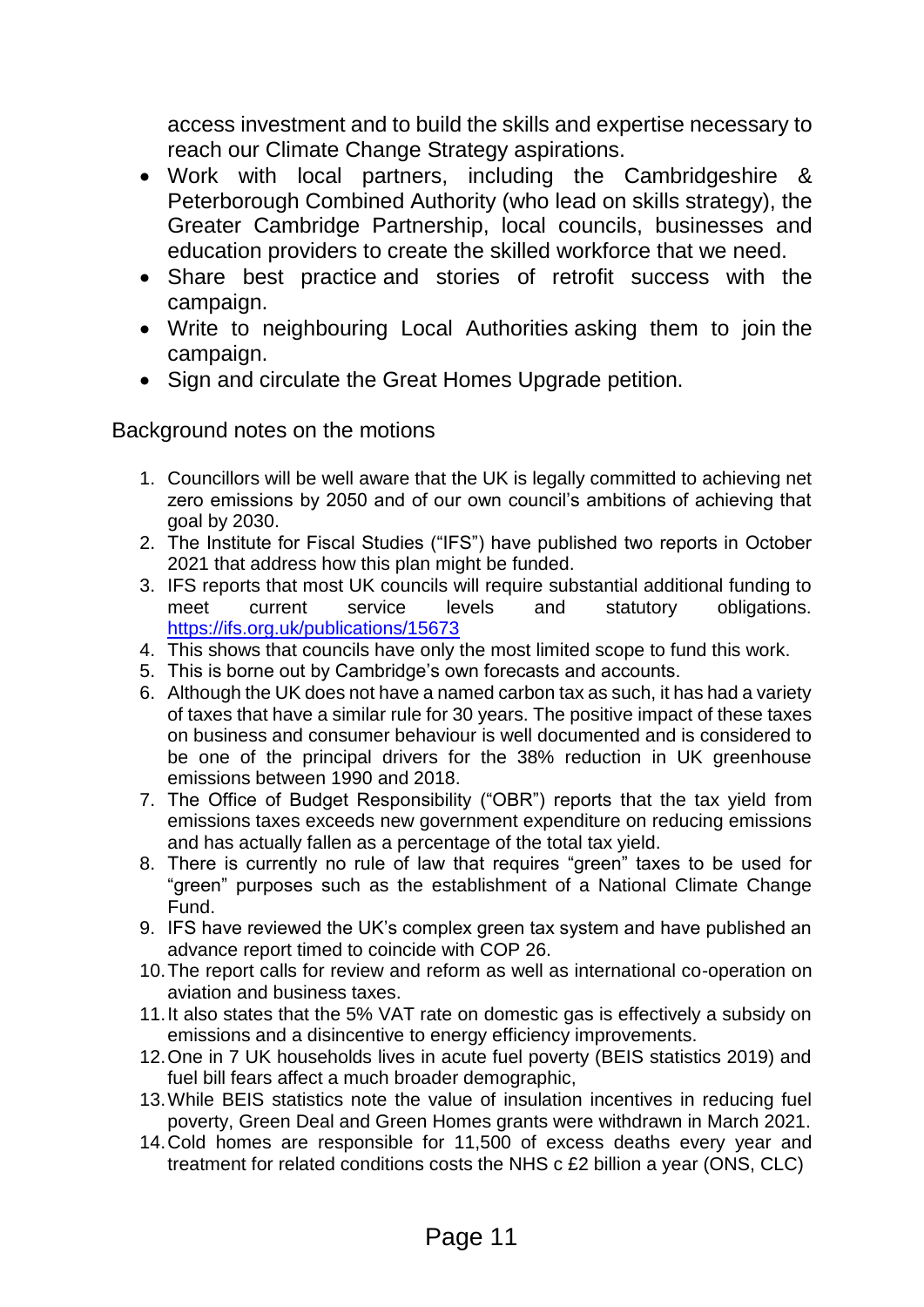- 15.The Construction Leadership Council's report "Greening our Existing Homes" states that homes use 35% of all UK energy and account for 20% of CO2 emissions. It sets out a detailed National Retrofit Strategy without which the UK emission targets cannot be achieved
- 16.Emissions taxation policy, fuel poverty and retrofitting existing homes remain inextricably linked. It is for this reason that we have chosen to put two linked motions before the council today.

*Further reading [https://ifs.org.uk/publications/15653,](https://ifs.org.uk/publications/15653) [https://www.constructionleadershipcouncil.co.uk/workstream/net-zero](https://www.constructionleadershipcouncil.co.uk/workstream/net-zero-carbon-workstream/)[carbon-workstream/](https://www.constructionleadershipcouncil.co.uk/workstream/net-zero-carbon-workstream/)*

#### **6f: Removal of Universal Credit boost**

Agreed the following:

Council notes:

- That in March 2020, the government increased Universal Credit and Working Tax Credit by £20 a week to support families through the economic challenges presented by the Covid-19 pandemic.
- That this scheme officially ended on 6th October 2021.
- That the cut to Universal Credit is the biggest overnight cut to the basic rate of social security since the modern welfare state began.
- Analysis by the Joseph Rowntree Foundation indicates that 21% of all working-age families will experience a £1,040-a-year cut to their incomes due to the removal of the uplift.
- The increase in the number of children receiving Free School Meals nationally, the increase in families relying on help from food banks nationally as well as food hubs locally, and the increase in the number of families claiming Universal Credit in Cambridgeshire following the pandemic.
- That pressures on family incomes are mounting, due to the rise in the cost of living as a direct consequence of this government's actions in leaving the European Union, including rising food prices and fuel costs as well as their failure to implement sustained, long-term policies that could have negated some of its impact.
- That the Winter Support Payments proposed by the Government are not at a sufficient level to meet the level of need.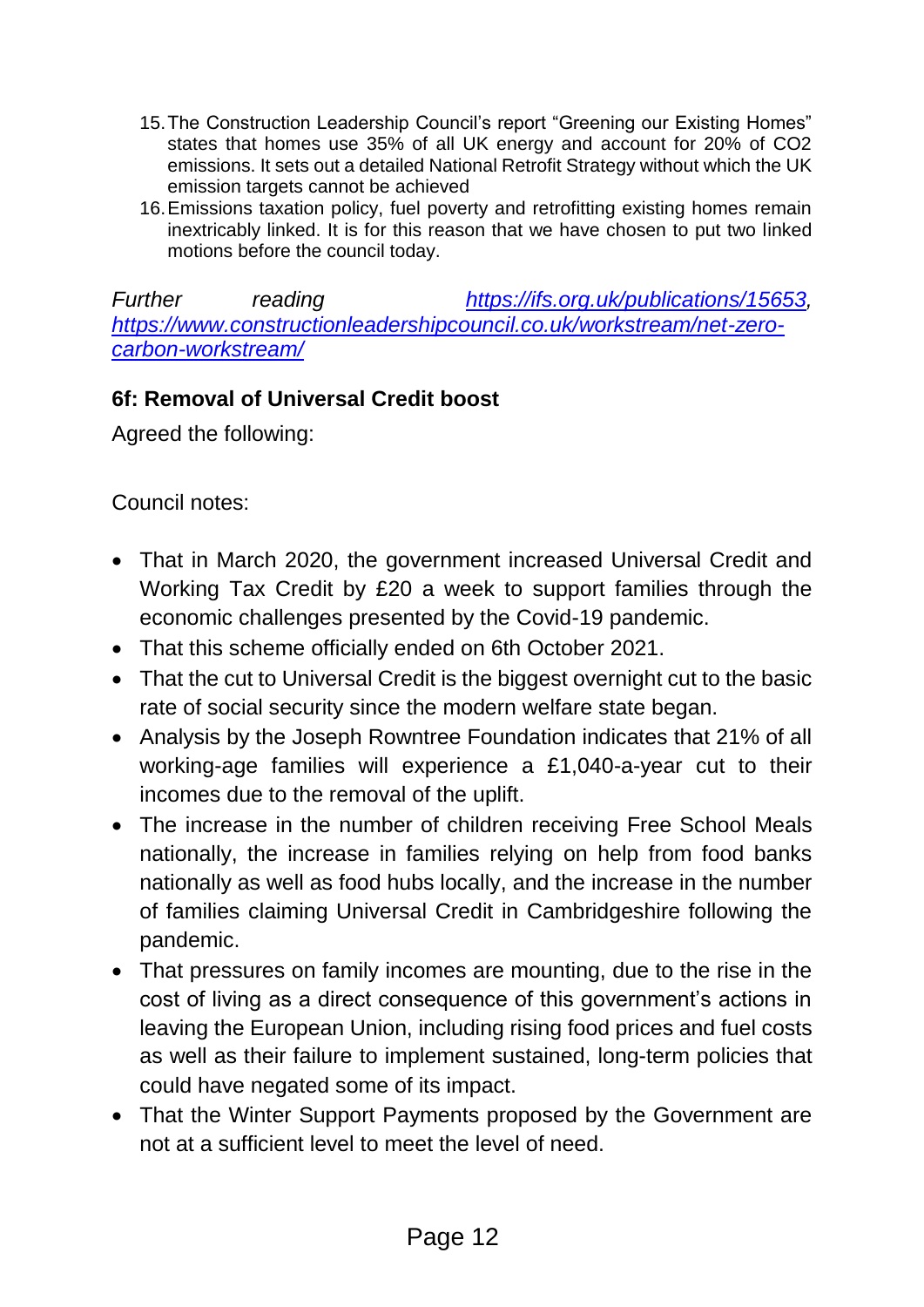The Welsh Government's bold commitment to trial a Universal Basic Income (UBI) with 5000 residents over 24 months and welcomes its bold vision and clear commitment to tackling inequality.

Council believes;

- That it is a national disgrace that anyone should have to rely on help from food banks in one of the largest economies in the world.
- That the withdrawal of the Universal Credit boost at this time will have a significant detrimental impact on the financial security and wellbeing of those affected in Cambridge.
- That the decision to remove the uplift is deplorable, and not the actions of a responsible government.

Council resolves to;

- Write to the Chancellor of the Exchequer and the Secretary of State for Work and Pensions, to express this council's grave concern at the impact that the cut of £20 a week to Universal Credit will have on many families in Cambridge, and request that the cut to the Universal Credit uplift be reversed.
- Continue to offer support to our families who are on Universal Credit through our existing Council services.
- Ensure the council website and social media continues to provide clear signposting to sources of financial support.

#### **6g: Great Homes Upgrade**

This motion was withdrawn under Council Procedure Rule 27.

#### **6h: Fossil Fuel Non-Proliferation Treaty**

Agreed the following:

This Council resolves to:

- Affirm their ongoing commitment to the goal of the Paris Climate Agreement to limit global heating to 1.5°C.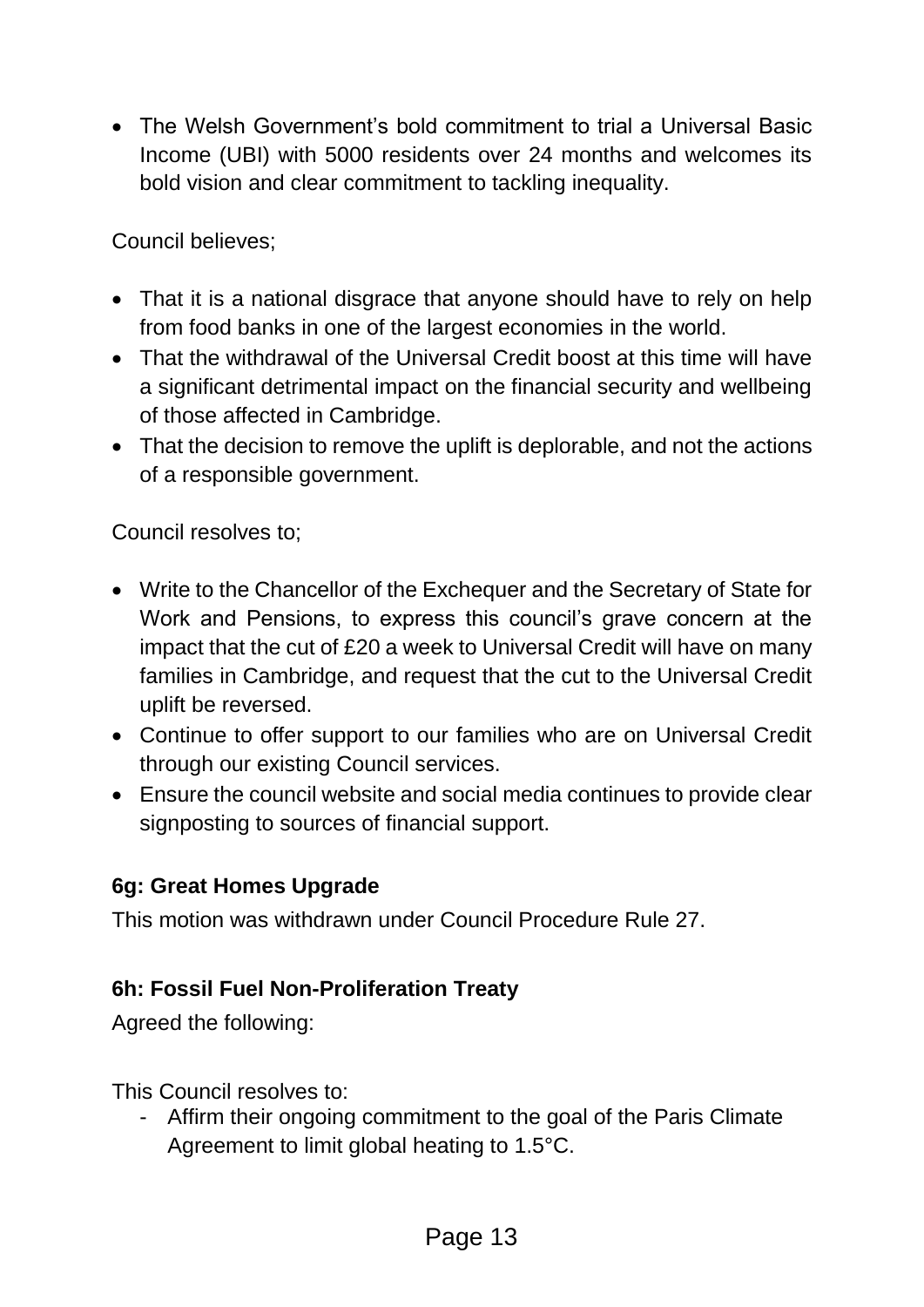- Endorse the call for a Fossil Fuel Non-Proliferation Treaty, involving the end of new fossil fuel exploration and expansion, equitably phasing out existing production in line with the global commitment to limit warming to 1.5°C, and accelerating just energy transition plans.
- Write to Alok Sharma MP, President for COP26 and the Prime Minister, urging them to endorse the call for a Fossil Fuel Non-Proliferation Treaty.

This Council notes:

- The recent report from the United Nations Intergovernmental Panel on Climate Change (IPCC) reaffirms the vital need for rapid and significant reduction of carbon emissions, and has been described as 'a code red for humanity' by the Secretary General of the United Nations, and that "The report must sound a death knell to coal and fossil fuels, before they destroy our planet".
- Global governments and the fossil fuel industry are currently planning to overshoot the remaining carbon budget (that would avert catastrophic climate disruption by limiting global heating to 1.5°C) by 120% by the year 2030.
- That a recent International Monetary Fund (IMF) report states that the fossil fuel industry is subsidised at the rate of \$11 million / minute.
- That the construction of new fossil fuel infrastructure and expanded reliance on fossil fuels exposes communities to untenable risks to public health and safety at the local and global level.
- That the economic opportunities presented by a clean energy transition far outweigh the opportunities presented by an economy supported by expanding fossil fuel use and extraction, and that the UK should be committed, as part of our Climate Emergency response, to a just energy transition and to ambitious investments in green infrastructure and industries that will create jobs and rapidly decarbonize our economy.
- That the global initiative underway calling for a 'Fossil Fuel Non-Proliferation Treaty', is deserving of support, and that other leading cities including Barcelona, Toronto, Los Angeles and Sydney have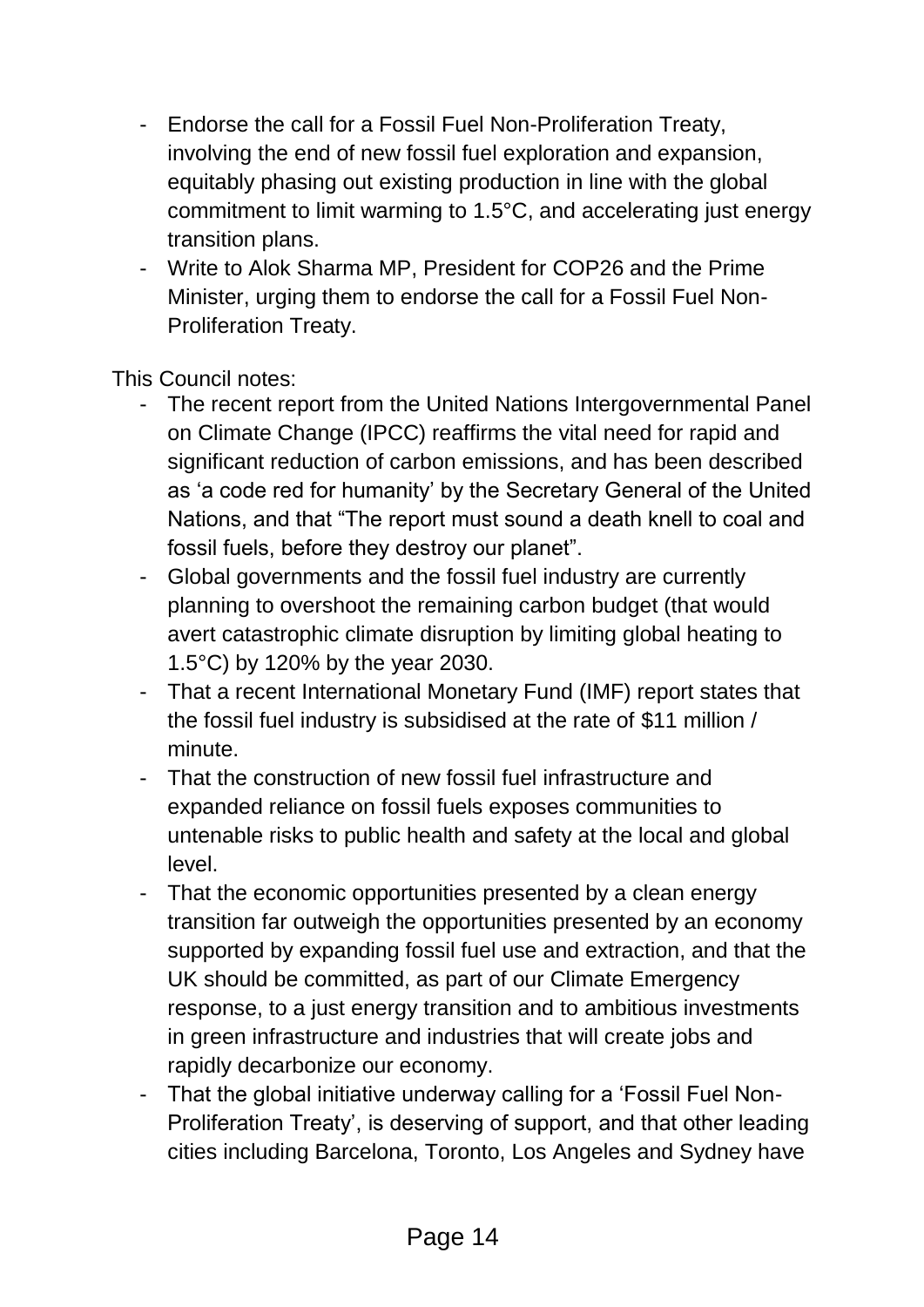already endorsed the call for a Fossil Fuel Non-Proliferation Treaty.

## **6i: Parental Leave and Family Friendly Policies**

Agreed the following:

This council notes the following.

- 1. The community has a right to be represented by a diversity of councillors and residents should have a diversity of councillors for whom to vote.
- 2. Analysis, by the Fawcett Society, of the 2019 Local Election results found that only 35% of councillors in England are women, up 1% since 2018. Of the seats up for election in 2018, 38% went to women, up just 3 percentage points on 2014 when these seats were last contested.
- 3. Only 15% of councillors nationally are under 45 years of age.
- 4. As of October 2020, 27 councils have passed the LGA Labour Group's Parental Leave policy, and an additional 9 councils have their own parental leave policy.
- 5. Cambridge does not have a formal parental leave policy for councillors.
- 6. The role of a councillor should be open to all, regardless of background, and introducing a parental leave policy and other family friendly policies is a step towards encouraging a wider range of people to become councillors, and is also a step to encourage existing councillors who may wish to start a family to remain as councillors;
- 7. Parental leave must apply to parents regardless of their gender, and should cover adoption leave to support those parents who choose to adopt.
- 8. Parental leave is only part of the picture and other family friendly policies such as support for carers, remote/hybrid meetings, and becoming a breastfeeding-friendly council would further ensure a greater diversity of councillors. And also that family friendly policies are in themselves only a small part of the wider need for policies which encourage truly diverse representation.

This Council resolves the following.